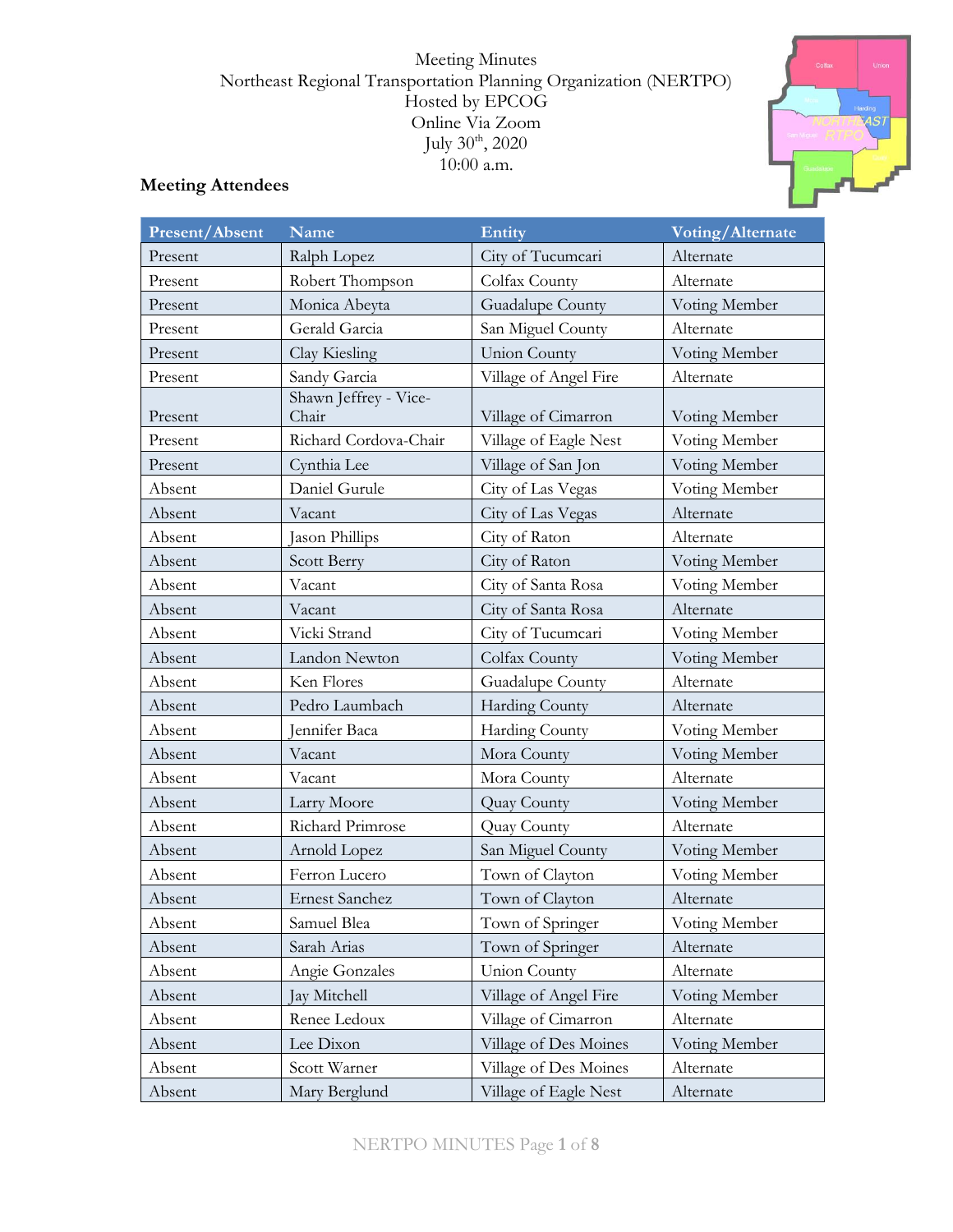| Absent | Diane Brown           | Village of Folsom      | Voting Member | Union           |
|--------|-----------------------|------------------------|---------------|-----------------|
| Absent | Mike Schoonover       | Village of Folsom      | Alternate     |                 |
| Absent | Mignon Saddoris       | Village of Grenville   | Voting Member | Harding<br>۶7 M |
| Absent | Lynn Wiseman          | Village of Grenville   | Alternate     |                 |
| Absent | Anita Allen           | Village of House       | Voting Member |                 |
| Absent | Sherwin W. Martin     | Village of House       | Alternate     |                 |
| Absent | Scott Parnell         | Village of Logan       | Voting Member |                 |
| Absent | <b>Russell Feerer</b> | Village of Logan       | Alternate     |                 |
| Absent | Don Flynn             | Village of Maxwell     | Voting Member |                 |
| Absent | Joanna Taylor         | Village of Maxwell     | Alternate     |                 |
| Absent | Daniela Johnson       | Village of Mosquero    | Voting Member |                 |
| Absent | Connie Cook           | Village of Mosquero    | Alternate     |                 |
| Absent | Vacant                | Village of Pecos       | Alternate     |                 |
| Absent | Telesfor Benavidez    | Village of Pecos       | Voting Member |                 |
| Absent | Donna Sue Milson      | Village of Roy         | Voting Member |                 |
| Absent | Matthew Baca          | Village of Roy         | Alternate     |                 |
| Absent | Wade Lane             | Village of San Jon     | Alternate     |                 |
| Absent | Laudente Quintana     | Village of Wagon Mound | Voting Member |                 |
| Absent | Nora Sanchez          | Village of Wagon Mound | Alternate     |                 |

State Agencies and Planners

Samantha Sandoval – LGRF Coordinator John Herrera – Construction Audit Supervisor Travis Martinez – District 4 Public Information Officer Joseph Moriarty – Planning Liaison Steve Fischer – Northcentral Economic Development District Vincent M. Soule – Easter Plains Council of Governments Lesah Sedillo – Northcentral Economic Development District

## **I. Call to Order**

The Meeting was called to order at 10:35 AM by Chairwoman Shawn Jeffrey.

## **II. Pledge of Allegiance/New Mexico State Flag**

The Pledge of Allegiance and the salute to the New Mexico State Flag was led by Vice-Chairwoman Jeffrey.

## **III. Welcome**

Chairwoman Jeffrey welcomed everyone to the virtual NERTPO meeting. Individual introductions were conducted by all in attendance.

## **IV. Approval of Agenda**

Motion to approve the agenda: Cynthia Lee – Village of San Jon Second: Clay Kiesling – Union County With all voting in the affirmative, MOTION CARRIES.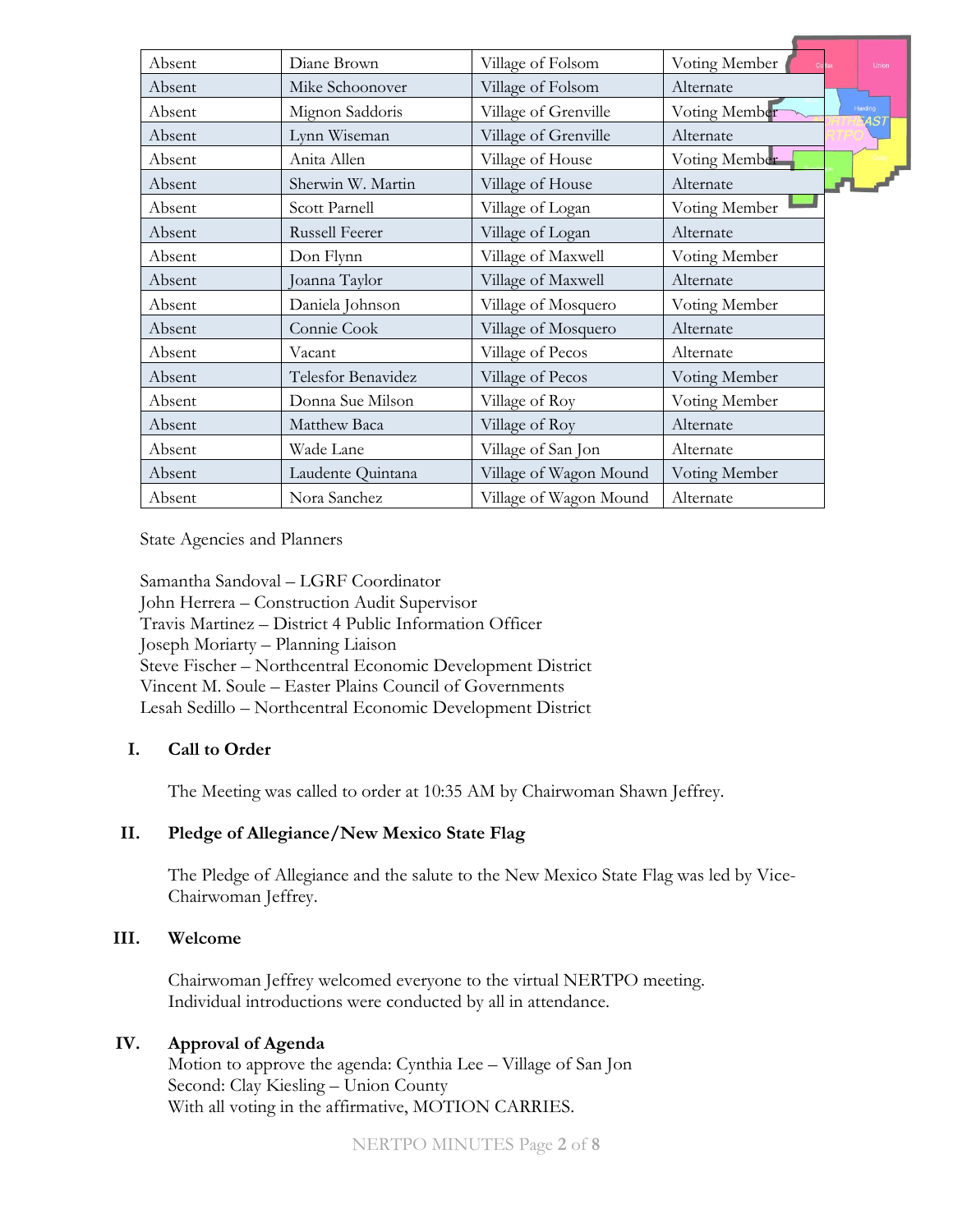

- **V. Approval of Minutes** (June Village of Eagle Nest) Motion to approve the minutes as presented: Cynthia Lee – Village of San Jon Second: Clay Kiesling – Union County With all voting gin the affirmative, MOTION CARRIES.
- **VI. NMDOT District Four Update/ NMDOT Staff** (Mr. David Trujillo-District Four Engineer and Staff)

## **VII. Presentation:** New Mexico Finance Authority (Ms. Carmela Manzari)

- The New Mexico Finance Authority was created in 1992 by the New Mexico State Legislature.
- The Finance Authority's purpose is to coordinate the planning and financing of state and local public projects, to provide for long-term planning and assessment of state and local capital needs, to improve cooperation among the executive and legislative branches of state government and local governments in financing public projects, and to finance economic development and community health projects.
- The Finance Authority provides financing for infrastructure and equipment used by state agencies, city, county, and tribal governments.
- The Finance Authority dedicates its time, funding and expertise to establish the foundation for communities to grow and flourish.

# **Public Project Revolving Fund ("PPRF")**

- As the Finance Authority's "flagship" program, the PPRF is funded by loan repayments and through the Finance Authority's share of Government Gross Receipts Tax which provides approximately \$33 million per year in new capital. The Finance Authority uses the PPRF to make loans to qualified borrowers and then replenishes the fund by issuing bonds that are secured by the loans.
- The PPRF is a loan fund created to assist a wide range of public entities in accessing the capital markets at an all-in cost that is highly competitive compared to other financing alternatives available to public entities.
- The PPRF maintains a **AAA/Aa1** credit rating in its senior lien and **AAA/Aa2** in its subordinate lien. The bonds are highly sought by investors, allowing the Finance Authority to issue bonds in the capital markets at very attractive rates. The Finance Authority passes the pricing benefits it receives in the public capital markets on to New Mexico communities in the form of loans.

# **PPRF Attributes**

- Loans range from \$10,000 to above \$100,000,000 at highly competitive rates with **zero origination fee.**
- Disadvantaged funding at **zero percent interest rate** is offered through the PPRF to qualified entities as determined by the community's Median Household Income.
- **PPRF** loans rely on a pledge of an 'enduring' revenue stream for security, coverage and loan cash flow.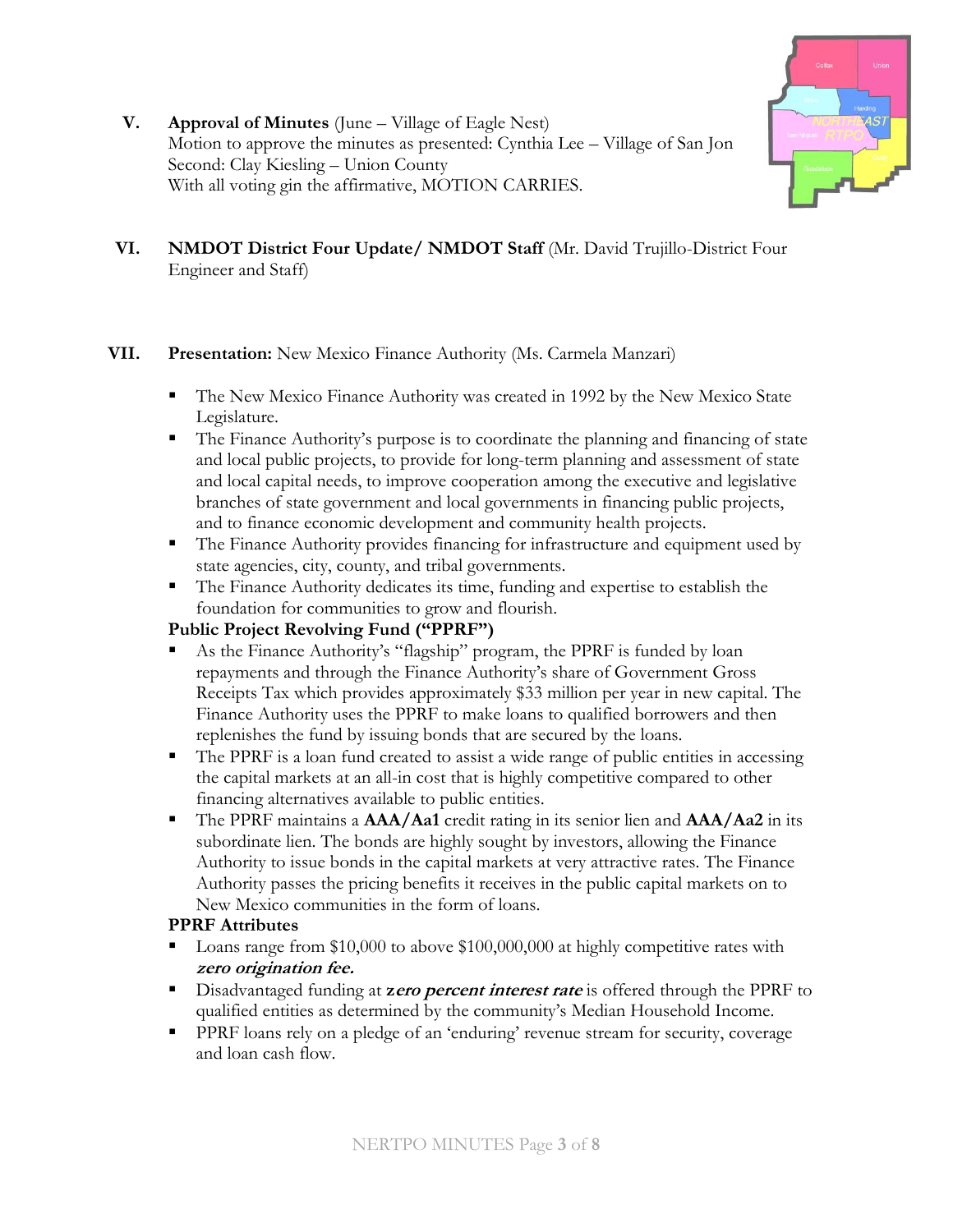The Finance Authority annually presents to the Legislature an entity authorization list for eligible projects and loan refinancing which allows NMFA to meet the project timing needs of New Mexico communities.

4*S* 

■ As of June 30,2020, the Finance Authority has made 1,814 loans from the PPRF totaling more than \$4.0 billion of which 832 loans totaling over \$99.4 million have been disadvantaged rate loans a high proportion of which have been funded at 0% interest. 910 PPRF loans totaling approximately \$1.6 billion were outstanding at June 30th.

# **Drinking Water State Revolving Fund ("DWSRF")**

- As endorsed by the NM Oversight Committee, NMFA sponsored SB 69 which makes an appropriation of \$2.5 million from the PPRF to the DWSRF. The appropriation serves as the State's required match for the Federal FY2020 Capitalization Grant estimated at \$11 million.
- The DWSRF was established to provide local entities with low-cost financial assistance in the construction of critical drinking water projects. The FFY2020 Capitalization Grant provides a subsidy in the form of principal forgiveness; 35% to disadvantaged communities and 14% available to all applicants.
- To date, NMFA has made 142 loans to partners totaling \$216.2 million.
- **Project Interest Forms (PIF) are accepted year-round and ranked three times a year. The next ranking will be on August 1, 2020 for the fall update.**
- The policies have recently been updated to enable more entities to qualify as disadvantaged or severely disadvantaged (additional subsidies), while providing new lower interest rates (1%) and longer-term loans 32 years).

The NMFA, in collaboration with the NMED DWB, have revised the Drinking Water State Revolving Loan Fund (DWSRLF) policies to increase the financial benefits to New Mexico Communities. The DWSRLF has new LOWER rates (1% or 2%), increased eligibility for DISADVANTAGED STATUS, and LONGER repayment time (32 years). Principal forgiveness continues to be offered to qualifying entities up to 75%, based on EPA availability.

| Deadline                                         | SFY 21 Annual<br><b>Priority List</b> | <b>Fall List Update</b> | <b>Spring List Update</b> | SFY 22 Annual<br><b>Priority List</b> |
|--------------------------------------------------|---------------------------------------|-------------------------|---------------------------|---------------------------------------|
| Project Interest Forms<br>submitted by           | February 3, 2020                      | July 1, 2020            | October 1, 2020           | February 8, 2021                      |
| Required supplemental<br>documents submitted by  | March 4, 2020                         | September 1, 2020       | December 1, 2020          | March 8, 2021                         |
| Draft Priority List Posted for<br>Public Comment | May 29, 2020                          |                         |                           | May 28, 2021                          |
| Final Priority Lists Published                   | July 1, 2020                          | October 1, 2020         | February 1, 2021          | July 1, 2021                          |

To receive these discounted terms, please submit a Project Interest Form through the NMED DWB SWIM portal<https://swim.water.web.env.nm.gov/>

# **Water Project Fund ("WTB")**

- Senate Bill 19 authorized 30 projects in the FY2020 WTB Application cycle to be eligible for funding from the Water Project Fund.
- By statute, there are **five** types of projects that can be funded through the Water Project Fund:
	- Storage, conveyance and delivery of water to end users;
	- Implementation of Federal Endangered Species Act of 1973 collaborative programs;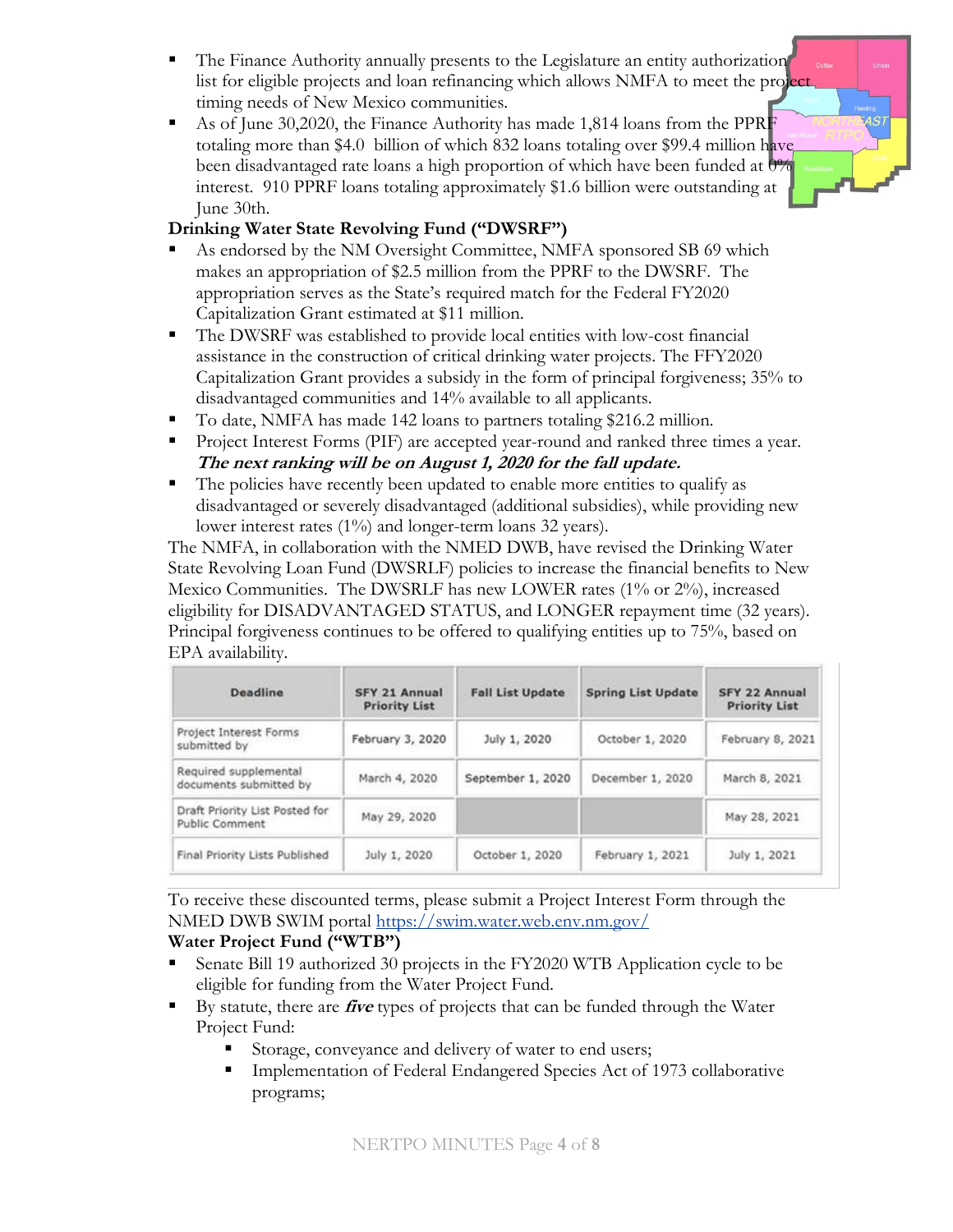- Restoration and management of watersheds;
- Flood prevention; and
- Water conservation or recycling, treatment or reuse of water as provided by law.
- Since 2002, 389 projects from 151 partners have been awarded through this fund in the amount of \$406,956,348.
- The Water Trust Board made awards for the 2020 cycle on May 7, 2020. The Projects were presented to the New Mexico Finance Authority Board for approval on May 21, 2020.
- **•** WTB 2021 cycle beginning Fall 2020.

#### **Small Business Recovery Act of 2020**

## **What is the New Mexico Small Business Recovery Program?**

Enacted by the New Mexico Legislature during the June 2020 Special Session and signed by Governor Michelle Lujan Grisham, this program provides financial assistance to businesses that are experiencing financial hardship due to the public health order resulting from the COVID-19 pandemic. Please note that this is a loan program, not a grant program.

## **What businesses are eligible to apply for a loan?**

– A New Mexico business or nonprofit corporation organized under Section 501(c)3 or  $501(c)6$  that has

closed or reduced operations due to the public health order, and

– Had annual gross revenue of less than \$5 million as determined by its 2019 income tax return, and

– Experienced a 30% decline in monthly gross receipts or monthly revenue in April and May of 2020 as

compared to the same months in 2019

## **What are the loan terms?**

– An interest rate of one-half of the *Wall Street Journal* prime rate on the day the loan is approved

– Three-year term with interest-only payments for the first three years, after which remaining

 principal and interest may be converted into a loan with a term of an additional three years

## **How much can I borrow?**

An amount equal to 200% of the average adjusted monthly business expenses from the previous calendar or fiscal year, not to exceed \$75,000

## **What is the deadline for applying?**

December 31, 2020 is the deadline for applications.

## **When will the applications be available?**

NMFA anticipates being able to accept applications online at www.nmfa.net beginning mid August 2020.

#### **For more information about the Small Business Recovery Act, visit [www.nmfa.net.](http://www.nmfa.net/)**

#### **Essential Services Working Capital Program What is the Essential Services Working Capital Program?**

The Essential Services Working Capital Program is an emergency loan program that provides short-term working capital loans to health care and other critical service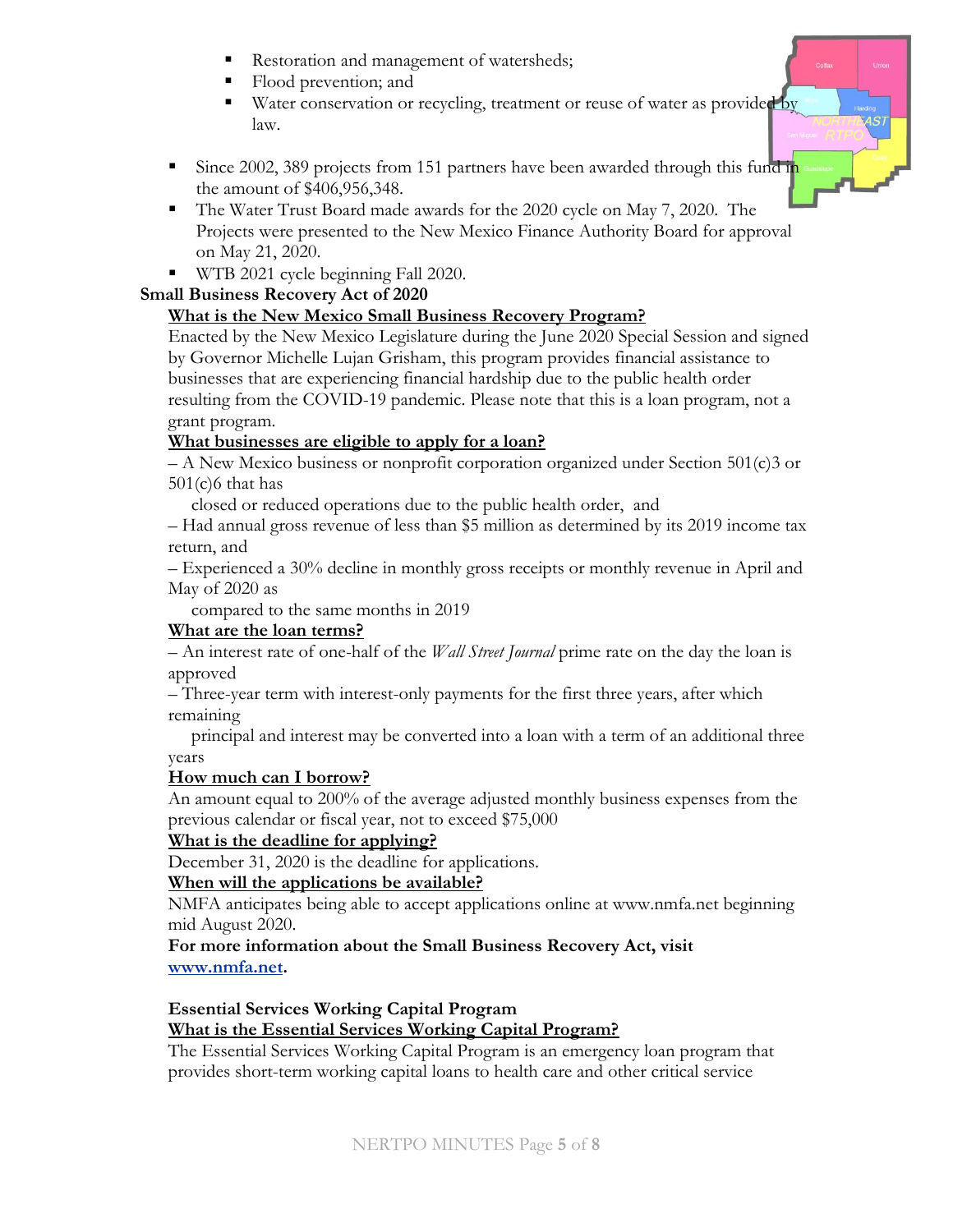providers whose operating funds are insufficient to meet the demand resulting from the health crisis and Emergency Health Orders.

## **Which Essential Services Providers and Businesses are eligible?**

- Rural hospitals
- Behavioral health providers
- Substance abuse providers
- Health walk-in-care health facilities
- Dentists
- Pharmacies
- Home health care workers, including elder care assistance
- Residential health care businesses whose revenues are primarily derived from the provision of medical care
- Medical supplies and equipment manufacturers and providers
- Medical and wholesale and distribution
- Research facilities
- **What type of organization is eligible to apply for funding?**
- Borrowers may be either for-profit entities or  $501(c)3$  non-profit corporations. Governmental entities are not eligible for this funding.
- **What may I use the funding for?**
- The emergency loan may be used only for operating expenses such as supplies, payroll,
- utilities and rent. Purchases of capital equipment or facility renovations are not eligible.
- **How much funding are we eligible to receive?**
- Loans will be based upon the financial capacity of the borrower to repay the loan. The
- maximum loan size is \$1,000,000.
- **What are the fees associated with the program?**
- There are no application or closing fees. Interest at the rate of 1%.
- **How do we apply for funding?**
- Contact [Business@nmfa.net](mailto:Business@nmfa.net) to talk with a lender.
- **For more information, visit www.nmfa.net.**

# **New Mexico Finance Authority**

207 Shelby Street Santa Fe, NM 87501 Office: (505) 984-1454 or Toll Free: (877) ASK-NMFA [www.NMFA.net](http://www.nmfa.net/) or [pprf@nmfa.net](mailto:pprf@nmfa.net)

**VIII.** Discussion: RTIPR, State Project List (NERTPO Members/Planners) Ms. Sedillo and Mr. Soule stated that the list on the RTIPR includes the projects that gave been fully funded in the last round. It was recommended that the membership consider whether they wish to remove these projects at the moment. It was decided by those present that this should be a topic to bring in the next meeting.

**IX.** Discussion: Regional Transportation Updates/Survey (NERTPO Planners)

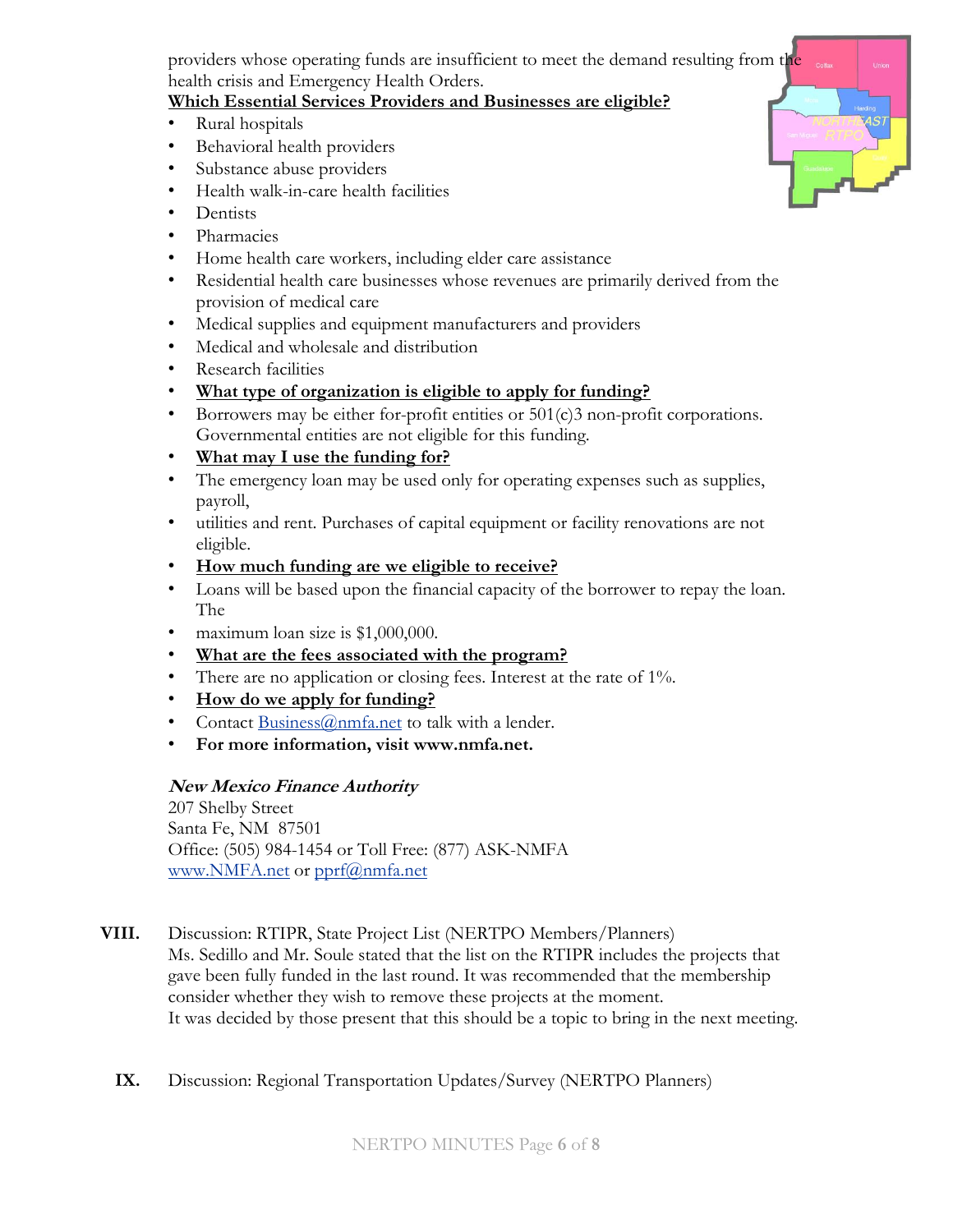Mr. Fischer stated that the one-on-one call for locals could be given to encourage the members and the public to engage with the survey. It is recommended by Mr. Soule and Fischer that members use influential people in their respective areas to better engage the public for the survey. This survey is vital for NERTPO to update our goals.

#### **X. Discussion**: Project Status update (Local Government Members)

Cimarron is undergoing a water project and waste water project. Springer reported a stable GRT despite the pandemic. Eagle Nest street project is to begin on Monday; it is roughly a \$1.2M project. The park project will feature new bathrooms. The projects are keeping things stable. San Jon is going out to bid for a water tower. Colfax County has approved a bid for to pave B-4. Clayton is to begin renovations of a school building.

#### **XI. Update from the NERTPO Planners/Program Managers**

Mr. Moriarty reported on the stakeholder workshop. Anyone may still give input at [www.nm2045plan.com.](http://www.nm2045plan.com/)

The RTAB application has been sent out. Please view the NERTPO email to see details.

Mr. Fischer stated that there is a plan to include NMDOT Environmental in the next coming meetings. Election for new officers will be the next meeting. HSIP training is possible in the future. Aviation presentation also possible for the future. NCRRS to be held in September. Application for recreational trails to be announced. Civil Rights bureau to present in the future when possible.

Ms. Sedillo stated that the ICIP include specific language now. SB5 was the solvency bill. Members have until September 24<sup>th</sup> to encumber at least 5% of the amount appropriated. Continue to update the CPMS monthly. Mr. Soule state that HR2 for US Congress is the Moving Forward Act (INVEST in America Act) that funds infrastructure, The bill is about \$1.5T and passed the House on July 1. The AG is still holding OMA/IPRA trainings; they are online now. For these trainings, contact Heather Sandoval at [raodshows@nmag.gov](mailto:raodshows@nmag.gov) or (505) 717-3581. The Ports-to-Plains initiative is moving forward and is included in the HR2 bill. Joe Kiley with Ports-to-Plains will give an update at the next meeting. EPCOG will enter into a contract with NMDOT to do an economic impact study for the project in NM. The Census is still needing responses. As of this meeting, only 52.6% of NM has self-responded.

#### **XII. New Business**

- A. **General Comments and Announcements from NERTPO Members and Public**
- B. **Suggested agenda Items for upcoming meetings**

The NMDOT Environmental is expected to present the next meeting.

C. **Meeting Locations:**